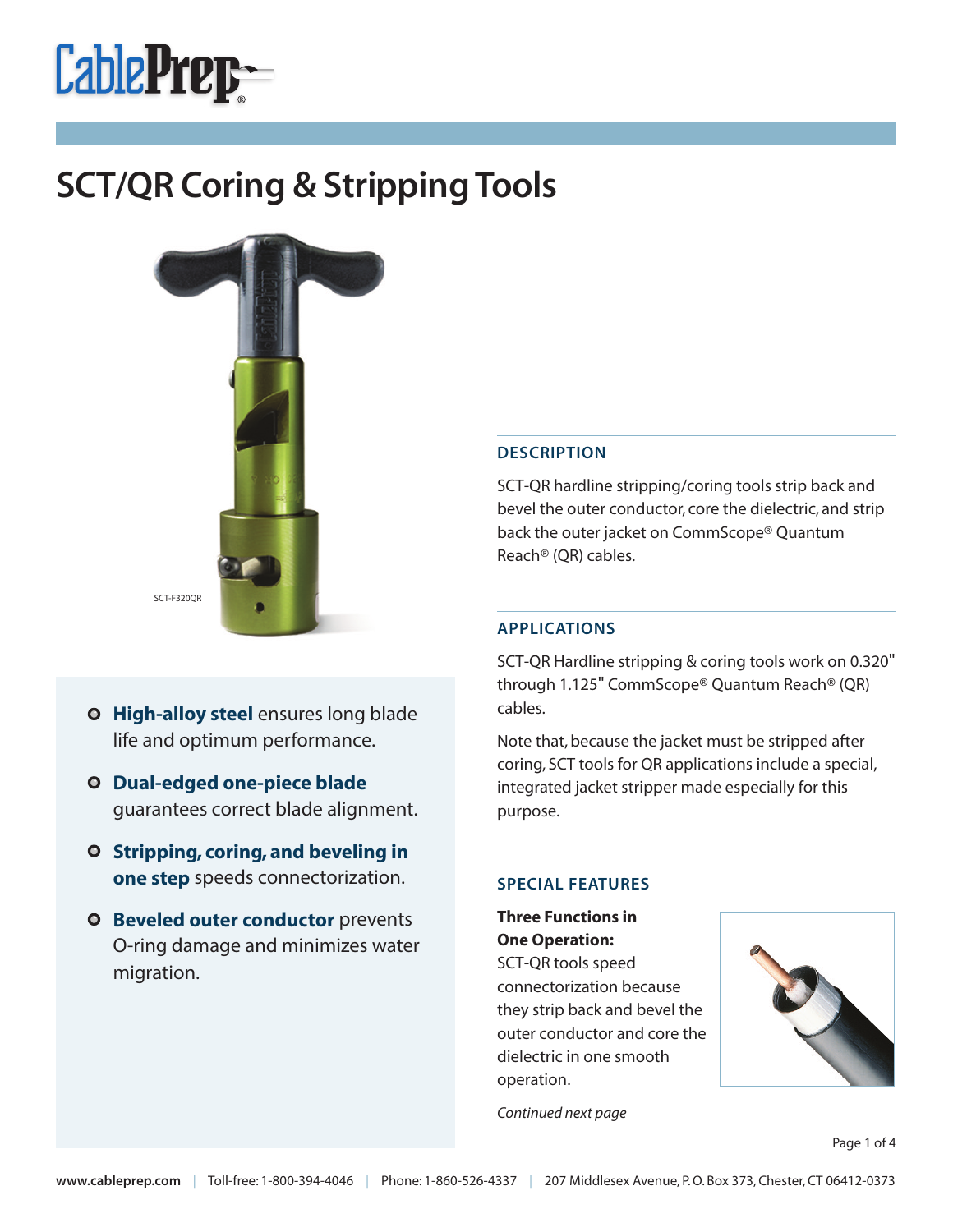

#### **SPECIAL FEATURES** *(continued)*

#### **Non-clogging Stops:**

There is a non-clogging internal stop on every SCT-QR tool that is factory-set to the required dimension for the cable.

### **Patented Stripping/Coring Blades:**

The bevel on the coring edge of the blade self-aligns on the center conductor,which enables an SCT-QR tool to core cable even when it is out-of-round. Made of tool steel that is heat treated to



full hardness, the blade bevels the outer conductor, thereby eliminating O-ring damage and minimizing water migration.

#### **Manual or Drill Operation:**

SCT tools can be ordered with a standard ergonomic handle or a Cable Prep brand RTH ratchet T-handle. Either handle can be removed for operation with a 3/8-inch variable speed drill.



## **Attached Jacket Stripping Tool:**

Because the jacket on QR cable must be stripped after the coring operation, each SCT-QR stripping/coring tool (labeled SCT-QR-A) comes with a special jacket stripping tool (labeled SCT-QR-B).The



two pieces are threaded, so they can be assembled and stored as one unit,which protects the insides of the parts from damage.The jacket stripper is designed with a patented mandrel pin that supports the soft aluminum outer conductor and keeps it from being damaged during the jacket stripping operation.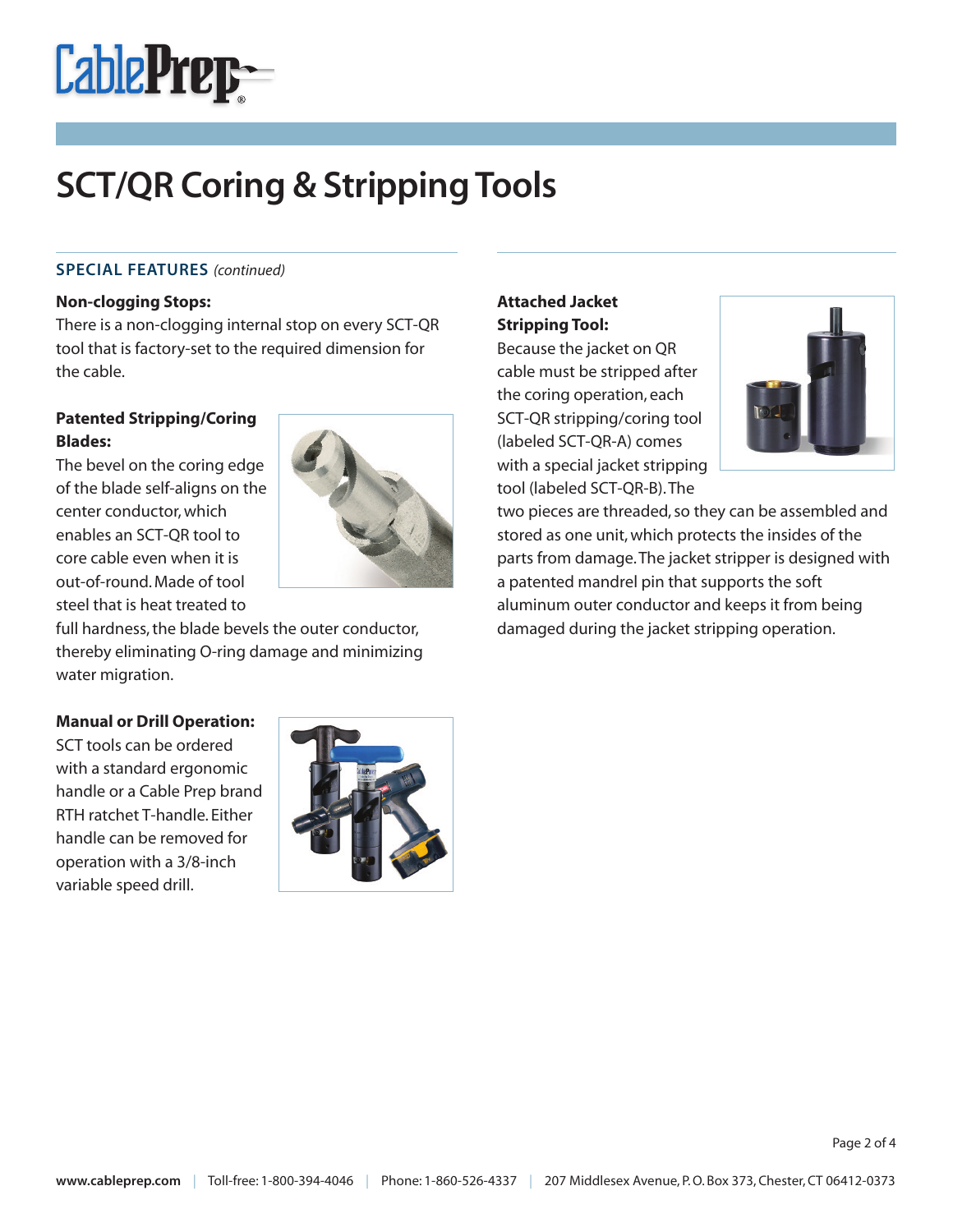

#### **ORDERING INFORMATION**

SCT-QR tools can be ordered with either a standard handle or a ratchet T-handle.The ratchet T-handle can be removed for use on any Cable Prep brand SCT- and AIO-series tool.

Replacement blade kits include a coring-tool blade, a jacket-stripping blade, screws, a spring washer, and a hex key.

SCT-QR tools include the appropriate jacket stripper.No separate jacket stripper need be ordered.

| CommScope® Quantum Reach®<br><b>Cable Size</b>                                                                             | <b>SCT/OR Tool with</b><br><b>Standard Handle</b><br><b>Part Number</b> | <b>SCT/OR Tool with</b><br><b>Ratchet T-handle</b><br><b>Part Number</b> | <b>Blade Kit</b><br><b>Part Number</b> |
|----------------------------------------------------------------------------------------------------------------------------|-------------------------------------------------------------------------|--------------------------------------------------------------------------|----------------------------------------|
| .320 (7 mm) QR                                                                                                             | SCT-7MMOR                                                               | RSCT-7MMOR                                                               | SC-7MMOR                               |
| 320 (7 mm) QR with Corning Gilbert<br>GAF-360-320-QR Crimp Style,<br>Thomas & Betts SNS320QR,<br>or PPC EX320QR connectors | SCT-F320OR*                                                             | RSCT-F320QR*                                                             | <b>SC-F320OR</b>                       |
| 500 QR                                                                                                                     | <b>SCT-500OR</b>                                                        | RSCT-500OR                                                               | <b>SC-500OR</b>                        |
| 540 QR                                                                                                                     | <b>SCT-540OR</b>                                                        | RSCT-540OR                                                               | <b>SC-540OR</b>                        |
| 715 QR                                                                                                                     | <b>SCT-715QR</b>                                                        | <b>RSCT-715OR</b>                                                        | <b>SC-715QR</b>                        |
| 860 QR                                                                                                                     | <b>SCT-860OR</b>                                                        | RSCT-860OR                                                               | <b>SC-860OR</b>                        |
| 1125 QR                                                                                                                    | <b>SCT-1125OR</b>                                                       | <b>RSCT-1125OR</b>                                                       | SC-1125OR                              |

\*The HCT/ACT-41Q crimp tool is used for the Corning Gilbert GAF-360-320-QR connector. The Cobra360 or HPT-1100 compression tool is used for the Corning Gilbert GAS320QRP connector,the Thomas & Betts SNS320QR connector, and the PPC320QR connector.

Note that SCT-QR tools include the appropriate jacket stripper. Please see JCS Jacket Strippers for a list of replacement jacket strippers for QR cable.